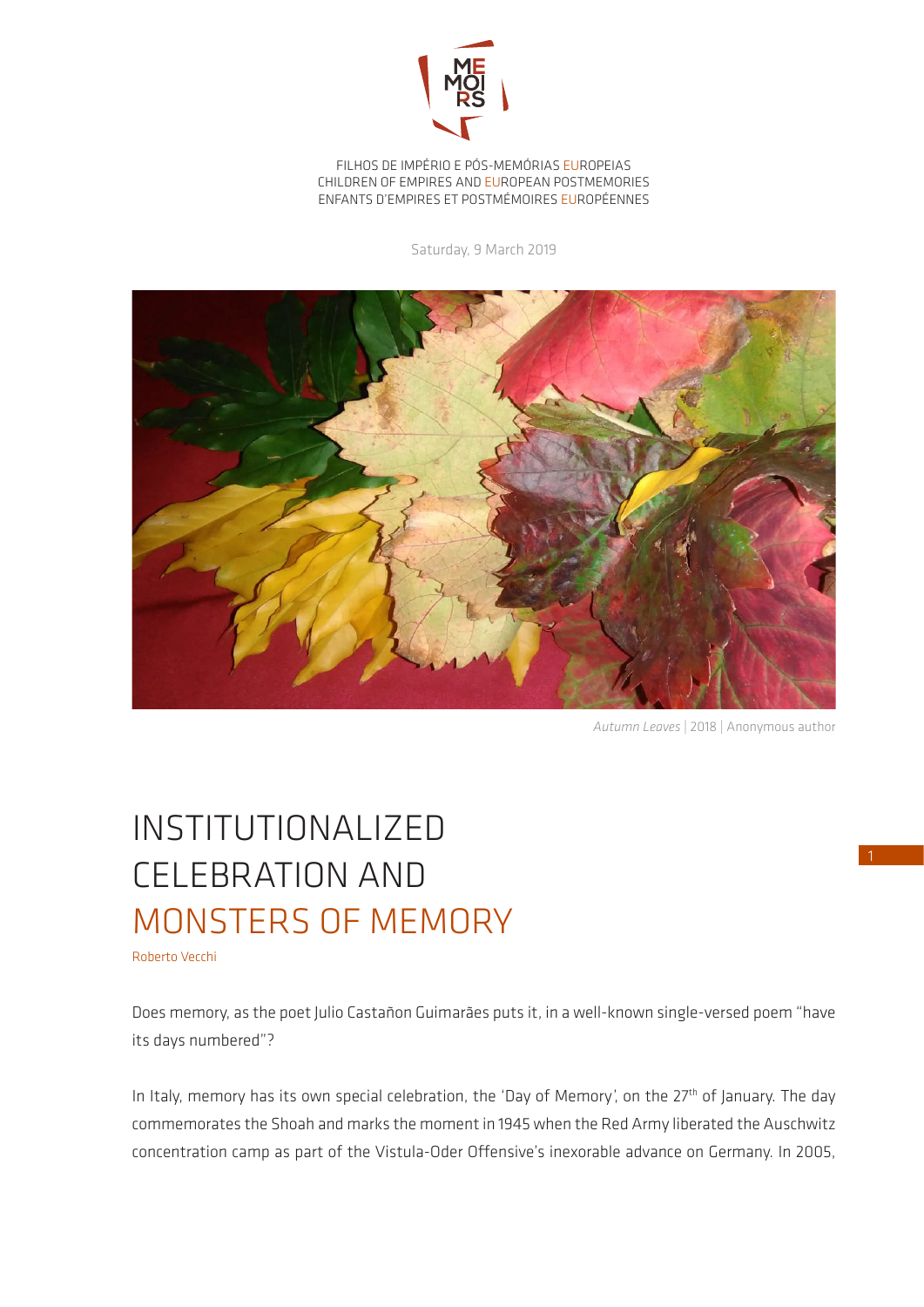

the UN General Assembly resolved that the 27<sup>th</sup> of January would be a day of commemoration for the victims of Nazi extermination.

In anticipation of this decision, Italy decreed in 2000 (by the Law 2011 Colombo-De Luca) that the 27<sup>th</sup> of January would be a day of memory. This admirably prompt decision had a high symbolic value, but provoked much discussion and controversy. The Italian case shows the immanent fragility of constructing public commemorations. More than anything, it shows the slippery logic of political deployments of the past. Ideological freight meant that what could have been an occasion to fix a shared memory about the greatest genocide of the twentieth century became a dispute over the need to celebrate different tragic pasts. The extermination of European Jews was put side by side with the Soviet gulag or the foibe massacres. What could have been a chance to denounce the horror of a lucidly planned genocide as well as racism and its technological advances more broadly, crumbled.

The core of the issue, as David Bidussa noted, is how memorials can be established so that they open out to a shared universalism rather than dissolve into a set of singular claims within the infinite map of horrible massacres of all signs, ideologies and religions. The institutionalization of commemoration plays a crucial role in the articulation and construction of new forms of citizenship. Consider, for example, how important "memorial days" can be in education and for schools. Nevertheless, at the same time, the solemnity of these days confirm the inherent fragility of memory itself; the mutable, neuralgic and often tragic character of its being and transmission. In the age of the witness in which we live, only direct experience of the past is seen to guarantee an understanding of events. But if this is the case, what will happen when the last witness of a tragic event has died?

The duty of memory - which is inescapable, a just claim to institutionalized memory - will fragment and dissolve, if this duty does not transform itself into a critical knowledge of history. Such a transformation would be an urgent act at a moment of danger. No such duty can bear up under the vacuum of consciousness. Especially when the current asymmetry between memory and history creates a risk that the past will be destroyed without trace once sources of individual memory have been exhausted. I refer here to the Shoah, but also to numerous other problematic cases, such as the experience of colonialism in Portugal, France or Belgium - to name the three contexts central to *Memoirs*. Collective memory, for all that it is sometimes construed as a collective contract about a controversial past, will not automatically converge. Resurging revisionism and denial will creep into the voids of consensus about the past.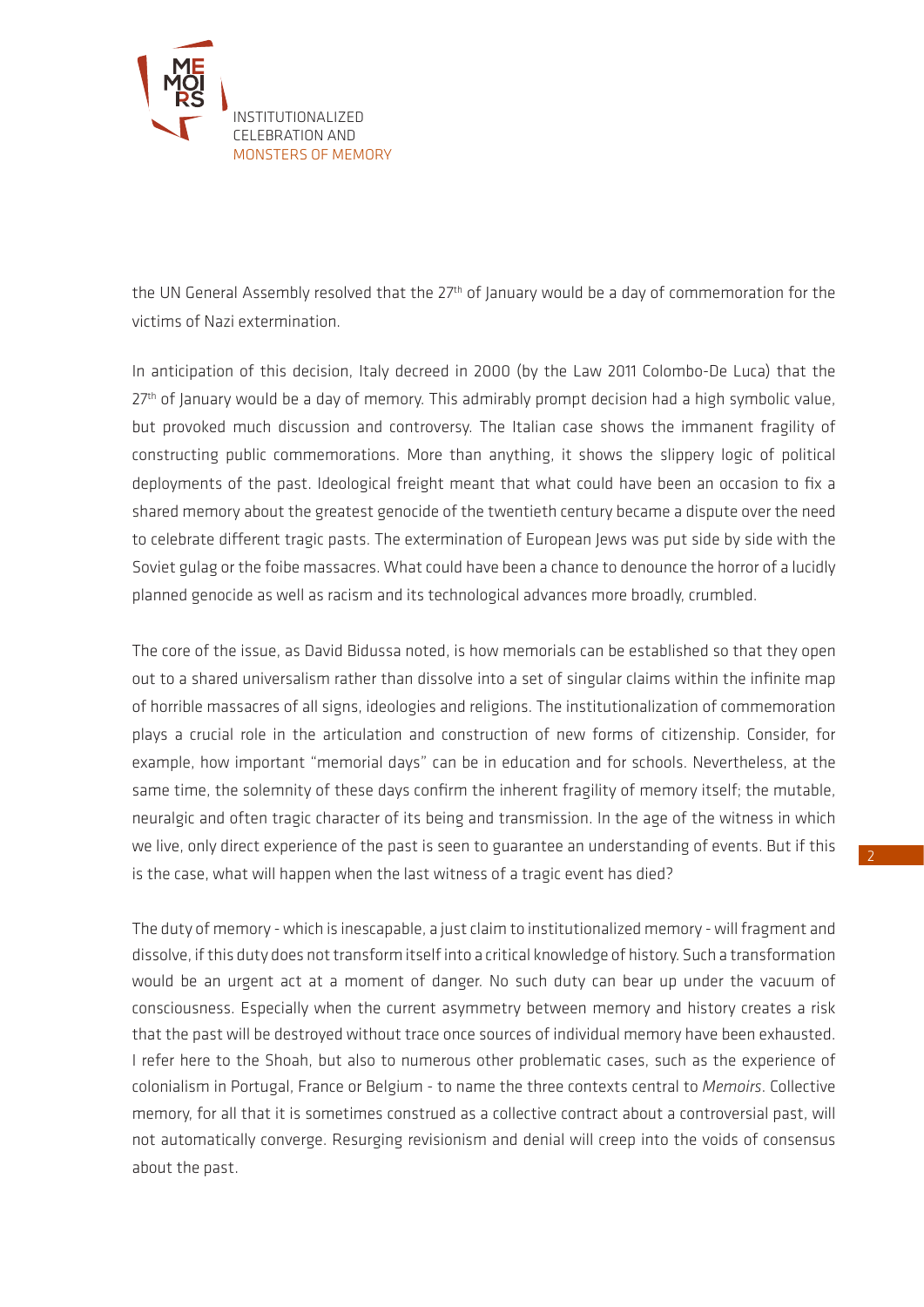

The risk of a memory threatened by repurposing of the past finds its frightening celebration in the form of evacuated public celebrations. Think of the tired celebrations of historical dates that, year after year, become ever more exhausted: the end of the Great War, the 25<sup>th</sup> of April in Portugal and in Italy, and so on. Either such celebrations succeed in maintaining their critical depth, or they risk rapidly transforming into faded rhetorical exercises, discourse without reference.

This future dystopian landscape of a post-memory of manipulated memory, or what will happen after the last witness leaves, is masterfully addressed in a recent novel by the Israeli author Yshai Sarrid. *Il mostro della memoria* is a powerful and frightening book published in Israel in 2017 (the Italian translation appeared in 2019, as is happens on the 'Day of Memory' itself). The novel is a long letter that the narrator writes to the director of "Yad Vashem," the museum in Jerusalem about the painful memory of the Shoah. By biographical accident (he was not selected to be a diplomat, as he had hoped), the narrator gets PhD funding and decides to begin an ambitious thesis project. Amid the endless literature about the holocaust, he is able to find a specific angle to suit his interests. He decides to reconstruct – meticulously, obsessively – the camps' lethal way of working, their technics of extermination. The thesis has the eloquent title *Analogies and differences in the mechanisms of extermination in the German Lager during the Second World War*.

The narrator of *Il mostro della memoria* begins work in Poland as a tourist guide in the camps, accompanying groups of students, visitors and the curious. When faced with the traces of mass destruction, these people repurpose that past: wrapping themselves in flags and singing the songs celebrating the surviving greatness of Israel. Next to the narrator is an elderly witness, Eliezer, who survived the massacre. The narrator is the specialist, with knowledge and erudition of the past, but not the experience; the witness brings the whole dramatic dimension of personal experience. After Eliezer drops out, the narrator tries to find other survivors, however, they are either very old, or still living with trauma, and do not want to return to the places of horror. Thus, the doctor-guide is left alone with his greying collection of knowledge, catalogued and well prepared, but fake, in the camps of central Europe.

His success grows. He is sought as a consultant by a video game company who aims to produce a game that "simulates" the conditions of detainees in the camp; he brings important Israeli politicians to Poland who want to use the traumatic history to strengthen their public image as devotee cultists; he